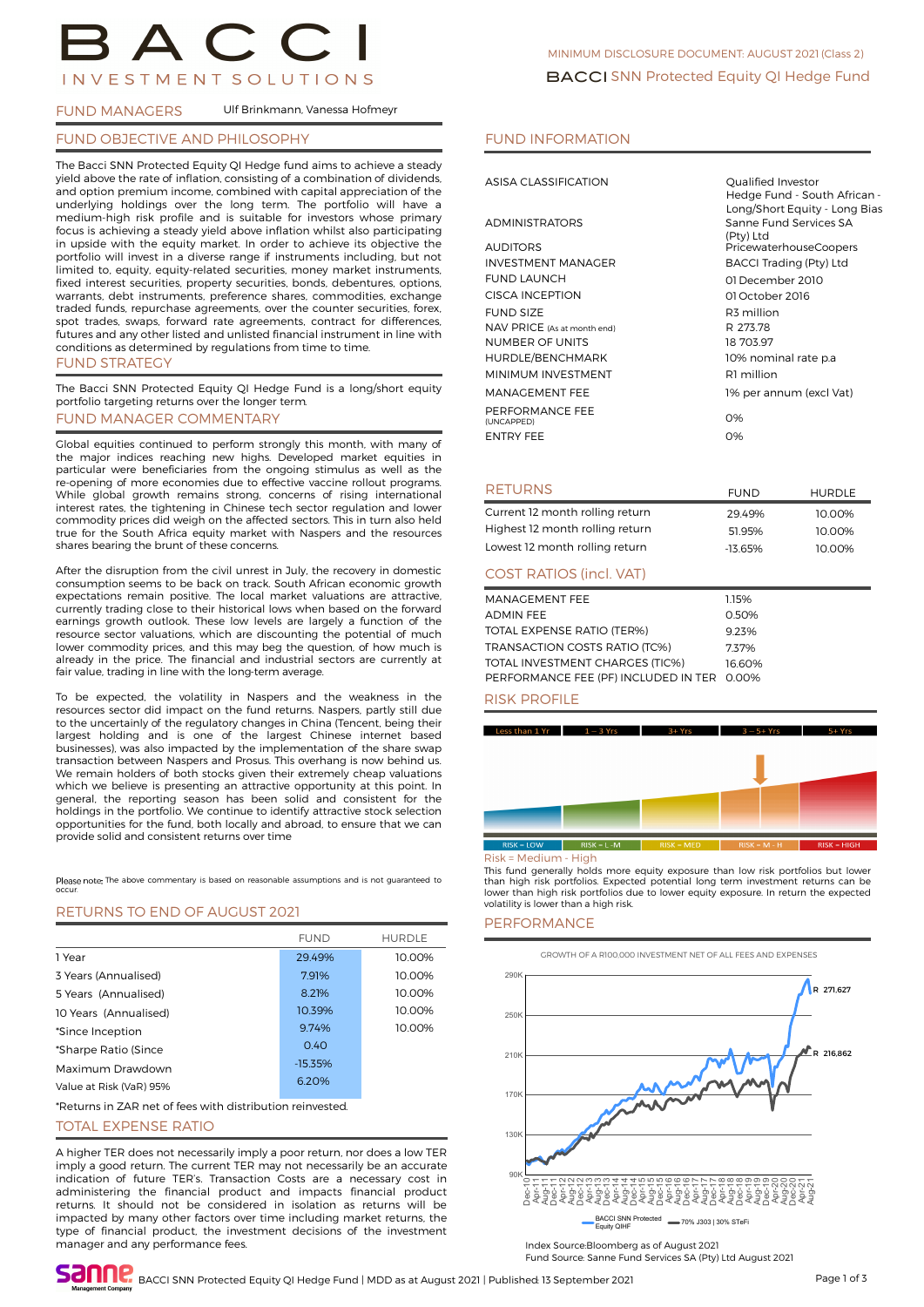#### INCOME DISTRIBUTIONS

| Declaration Frequency: Annually | (CPU): Cents per unit |  |  |
|---------------------------------|-----------------------|--|--|
| December 2020                   | Ωn                    |  |  |

| <b>HISTORICAL PERFORMANCE (NET OF FEES)</b> |          |          |           |                          |          |          |          |                          |                          |          |          |            |            |
|---------------------------------------------|----------|----------|-----------|--------------------------|----------|----------|----------|--------------------------|--------------------------|----------|----------|------------|------------|
|                                             | Jan      | Feb      | Mar       | Apr                      | May      | Jun      | Jul      | Aug                      | Sep                      | Oct      | Nov      | <b>Dec</b> | <b>YTD</b> |
| 2010                                        | $\sim$   |          |           | $\overline{\phantom{a}}$ | $\sim$   | ۰.       | $\sim$   | $\overline{\phantom{a}}$ | $\overline{\phantom{a}}$ | $\sim$   |          | 1.80%      | 1.80%      |
| 2011                                        | $-1.81%$ | 3.49%    | 0.67%     | 0.30%                    | 1.58%    | 2.01%    | $-3.19%$ | $-3.55%$                 | 1.22%                    | 3.38%    | 2.32%    | $-0.81%$   | 5.41%      |
| 2012                                        | 3.93%    | 2.23%    | $-0.90%$  | 2.33%                    | $-3.06%$ | 3.12%    | 1.59%    | 1.77%                    | 2.69%                    | 1.71%    | 0.88%    | 3.01%      | 20.86%     |
| 2013                                        | 1.97%    | $-0.30%$ | 2.66%     | 1.13%                    | 1.93%    | $-0.41%$ | 1.57%    | 0.40%                    | 3.25%                    | 2.80%    | 0.27%    | 2.70%      | 19.42%     |
| 2014                                        | $-2.65%$ | 1.74%    | 1.42%     | 2.87%                    | $-0.32%$ | 1.07%    | 2.07%    | 0.06%                    | $-0.26%$                 | 1.70%    | $-0.26%$ | $-0.38%$   | 7.17%      |
| 2015                                        | 1.50%    | 2.96%    | 1.19%     | 3.16%                    | $-3.03%$ | $-0.32%$ | 1.11%    | $-1.71%$                 | $-0.40%$                 | 4.91%    | $-1.67%$ | $-2.42%$   | 5.05%      |
| 2016                                        | $-1.78%$ | $-0.56%$ | 4.10%     | 1.01%                    | 2.46%    | $-1.82%$ | 0.31%    | 1.32%                    | $-1.06%$                 | $-2.01%$ | 0.54%    | 0.34%      | 2.69%      |
| 2017                                        | 1.94%    | $-1.20%$ | 2.15%     | 2.56%                    | $-0.33%$ | $-2.16%$ | 4.85%    | 1.30%                    | 0.68%                    | 4.70%    | 0.25%    | $-1.41%$   | 13.87%     |
| 2018                                        | 0.87%    | $-1.19%$ | $-2.85%$  | 4.00%                    | $-1.85%$ | 2.38%    | $-0.18%$ | 4.95%                    | $-3.32%$                 | $-4.12%$ | $-4.37%$ | 0.02%      | $-6.01%$   |
| 2019                                        | 0.39%    | 4.29%    | 2.89%     | 2.76%                    | $-5.18%$ | 3.03%    | $-0.68%$ | $-0.33%$                 | 0.15%                    | 0.87%    | $-0.17%$ | 0.58%      | 8.58%      |
| 2020                                        | 1.20%    | $-5.89%$ | $-10.05%$ | 11.42%                   | $-0.45%$ | 2.97%    | 1.30%    | 1.71%                    | 4.55%                    | $-0.58%$ | 9.34%    | 3.40%      | 18.48%     |
| 2021                                        | 2.26%    | 4.16%    | 3.16%     | $-0.11%$                 | 2.59%    | 1.84%    | 1.23%    | $-5.08%$                 | $\sim$                   | $\sim$   |          | ۰          | 10.18%     |

\*Historical performance prior to 1 October 2016 reflect returns achieved prior to the portfolio having been transitioned under the Collective Investment Schemes Control Act 45 of 2002.

\*The annualised total return is the average return earned by an investment each year over a given time period, since date of the launch of the fund. Actual annual figures are available from the manager on request. The performance figure given show the yield on a Net Asset Value ("NAV") basis. The returns figure is not a forecast. Performance is not guaranteed and investors should not accept it as representing expected future performance. Individual investor performance may differ as a result of initial fees, time of entry/actual investment date, date of reinvestment, and dividends withholding tax.\*The inception date for the portfolio is 1 December 2010. The performance figures until the end of September 2016 reflect performance achieved prior to CISCA regulation. The investment performance is for illustrative purposes only. The investment performance is calculated for a lump sum investment by taking the actual initial fees and all ongoing fees into account for the amount shown; income is reinvested on the reinvestment date. The highest and lowest 1 year returns represent the highest and lowest actual returns achieved during a 12 month rolling period year since the original launch date of the portfolio.

### PORTFOLIO VALUATION & TRANSACTION CUT-OFF

Portfolios are valued monthly. The cut off time for processing investment subscription is 10:00am on the last business day of any month prior to enable processing for investment on the first business day of the following month. Redemptions are subject to one calendar months' notice.

#### NET SECTOR ALLOCATION ASSET ALLOCATION





| <b>INVESTMENT MANAGER</b>                                                     | <b>MANAGEMENT COMPANY</b>                                                               | <b>TRUSTEE</b>                                                                            |
|-------------------------------------------------------------------------------|-----------------------------------------------------------------------------------------|-------------------------------------------------------------------------------------------|
| <b>BACCI Trading (Pty) Ltd</b>                                                | Sanne Management Company (RF) (Pty) Ltd                                                 | Firstrand Bank Limited, (acting through its<br>RMB Custody and Trustee Services Division) |
| Registration No: 2001/029132/07                                               | Registration No: 2013/096377/07                                                         |                                                                                           |
| <b>Bree Street Studios</b><br>17 New Church Street.<br>Cape Town, 8001        | Pier Place, Heerengracht Street, Foreshore, Cape<br>Town, South Africa                  | 3 Merchant Place<br>Ground Floor<br>Corner Fredman and Gwen Streets<br>Sandton: 2146      |
| Telephone: +27 21 434 7455<br>Fax. +27 21 434 7966<br>Email: info@bacci.co.za | Telephone: +27 21 202 8282<br>Fax: +27 21 202 8282<br>Email: information@sannegroup.com | Telephone: +27 87 736 1732                                                                |
| Website: www.bacci.co.za                                                      | Website: www.snnmanco.com                                                               |                                                                                           |